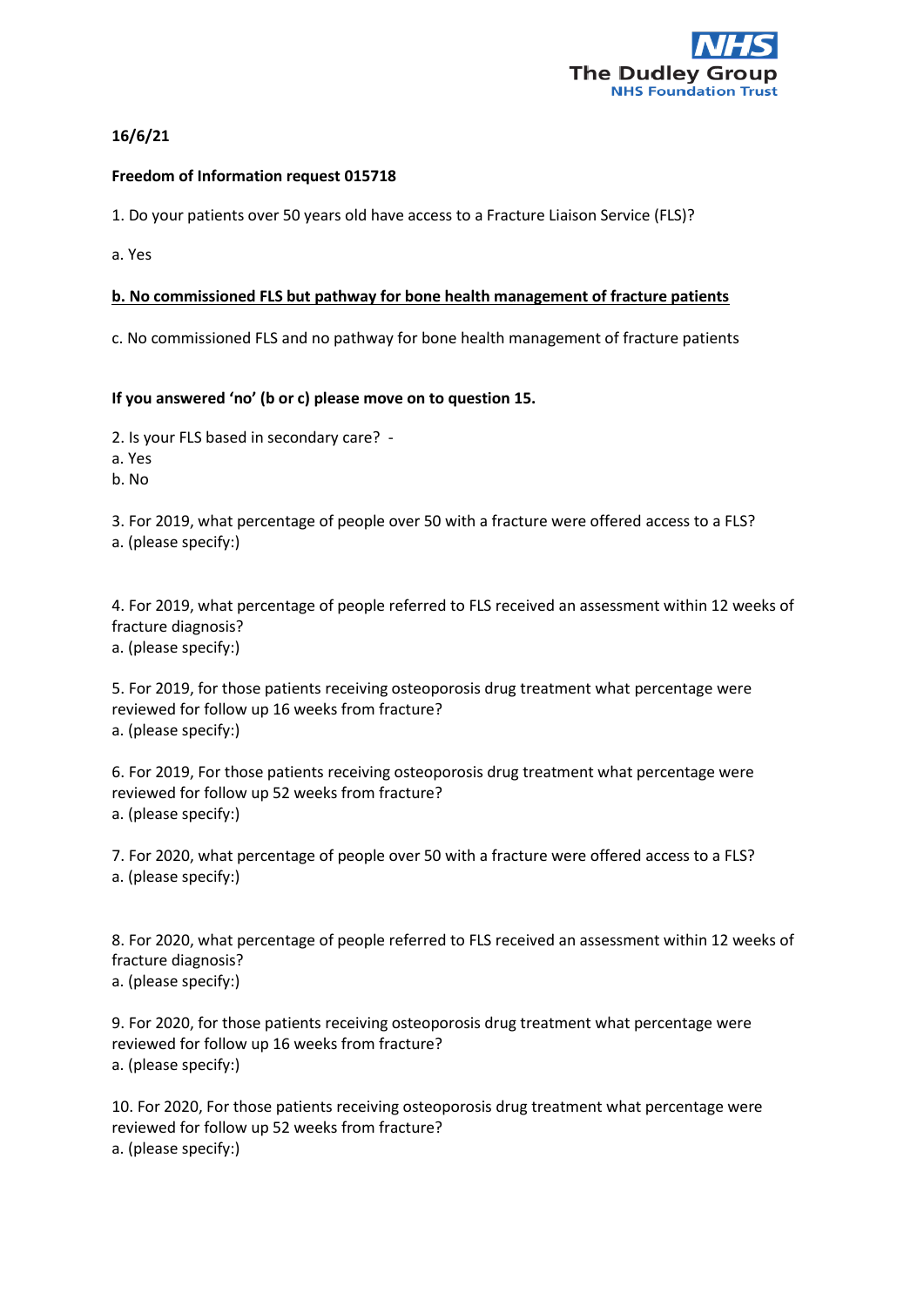11. Is this a permanent service funded by a sustainable source? (e.g., commissioning, health board/trust funded)

a. Yes

b. No

c. partially (please specify:)

12. Do you take part in a national FLS audit? (e.g. FLS-DB)

- a. Yes
- b. No

13. Please state the name and contact details of the Clinical Lead for this service a. (please specify)

14. Are there any areas of support you would like further information/support from the ROS? E.g., Clinical Standards, KPIs, Service Improvement / Patient Information etc a. (please specify:)

For those that answered 'no' to having an FLS (question 1).

15. What are the reasons you do not have an FLS, or access to an FLS for your patients?

# a. (please specify) - **'The components of fracture liaison service are commissioned but not sufficiently enough to run a full FLS service'**

16. Have you tried to establish a FLS previously?

a. Yes

- b. No
- **c. We are in the process of developing a FLS**

17. What has been the barrier/obstacles to implementing a FLS?

a. (Please specify) - Sufficient staffing to operate an FLS alongside the Falls prevention pathwaythe commission was for a falls and fracture liaison service, but there was insufficient resource allocated to be able to effectively deliver both. The 2 services naturally support complement each other, but the scale of demand for the falls service has precluded any structured FLS being setup or delivered.

COVID-19- a 3 month pilot run by the local Pharmacy to scope FLS was due to commence in March 2020, but was halted due to the pandemic, and pharmacy are no longer able to run this due to their commitments to the COVID vaccination programme.

18. If you have not tried to establish a FLS previously, why not? a. (Please specify) - See response above

19. Do you have an osteoporosis service? - Yes

20. Do you have a DXA (bone density scanning) service? - Yes

21. Please state the name and contact details of the Clinical Leads for osteoporosis, rheumatology or musculo-skeletal, services

Dr Rav Sandhu – Clinical Lead for Osteoporosis Dr Holly John – Medical Service Head for Rheumatology